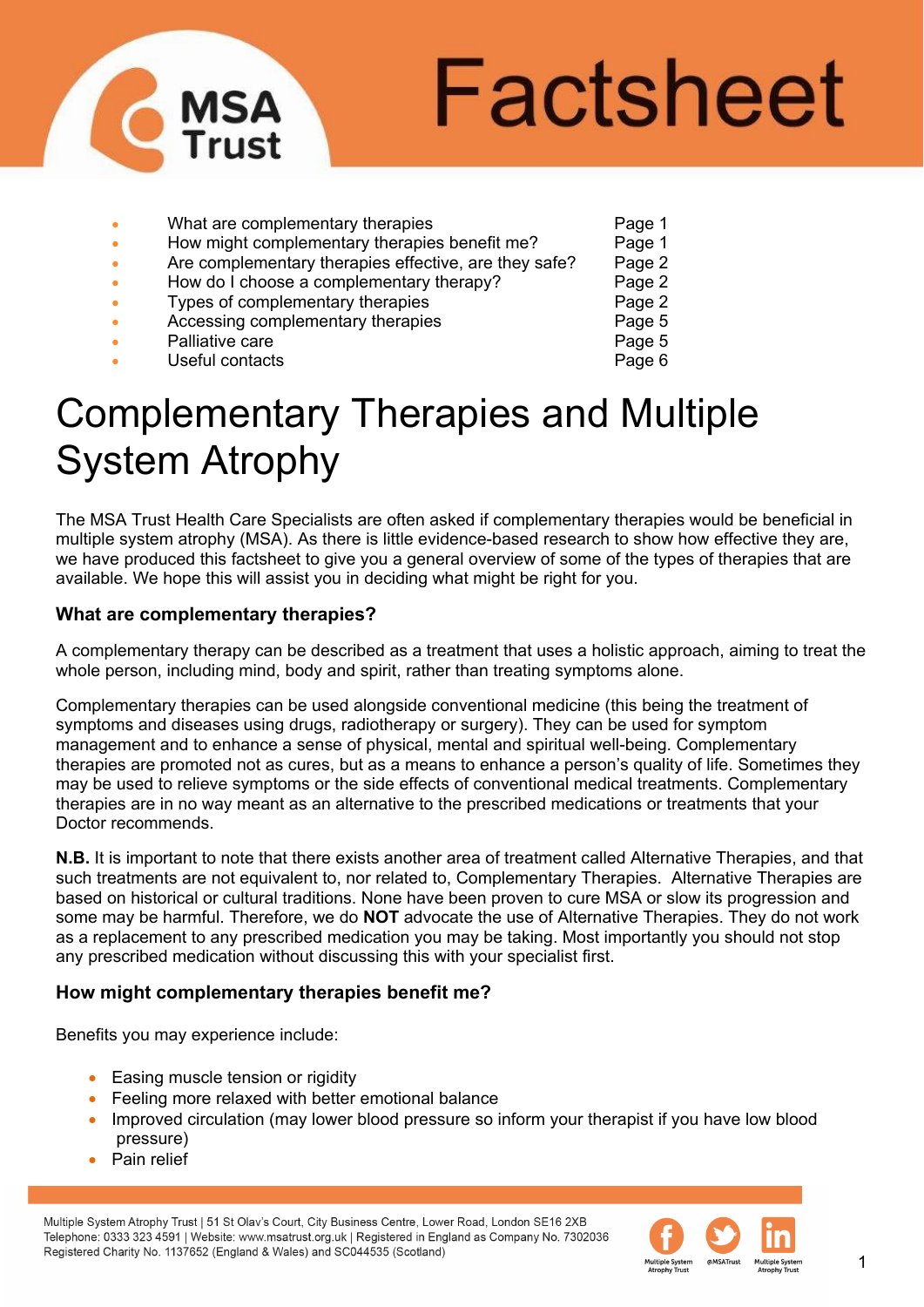Complementary Therapies and Multiple System Atrophy

- Helping with anxiety or low mood
- Improved sleep.

# **Are complementary therapies effective and are they safe?**

Some complementary therapies are based on principles and an evidence base that is not recognised by the majority of independent scientists.

However, some complementary therapies have been tested in the same way as conventional medical treatments. This is to see how effective and safe they are and to see if they have side effects. In a few cases, certain complementary treatments have been proven to work for a limited number of health conditions. For example, there is good evidence that osteopathy, chiropractic and acupuncture are effective at treating persistent low back pain.

Whilst there may be no hard scientific evidence to prove that many of these therapies work, some people do find them to be beneficial. As MSA is so individual our MSA Health Care Specialists are very happy to discuss the options with you.

The Department of Health and Social Care in England recommends that you should consult a therapist registered with the Complementary and Natural Healthcare Council, where appropriate.

To find out more information and to see the full list of therapies regulated by the Council, visit their website [www.cnhc.org.uk](http://www.cnhc.org.uk/) and see our Useful Contacts section at the end of this factsheet.

#### **How do I choose a complementary therapy?**

When choosing a complementary therapy, you may wish to consider:

- how you might expect to benefit from it
- whether there are any safety issues (some therapies should not be used alongside certain prescribed medicines - you can check with your local pharmacist about this)
- how much it will cost.

Some therapies aim to relax you or to improve your sense of wellbeing whilst others may help you cope with symptoms such as muscle rigidity, emotional fluctuation, or poor sleep.

# **Types of complementary therapies**

As there are numerous complementary therapies we are unable to cover them all in this leaflet, but have included the most common ones. To try to make this easier to understand we have divided them into:

- Active movement therapies e.g. Alexander Technique, Conductive Education, Pilates, Tai chi.
- Passive hands on therapies e.g. aromatherapy, massage, chiropractic.
- Invasive therapies e.g. acupuncture, homeopathy and herbal remedies.
- Activity based e.g. art therapy, music therapy.

#### **Active movement therapies**

#### *Alexander Technique*

The Alexander Technique is a way of learning how you can get rid of harmful tension in your body. It is a simple and practical method for improving ease and freedom of movement, balance, support and coordination.

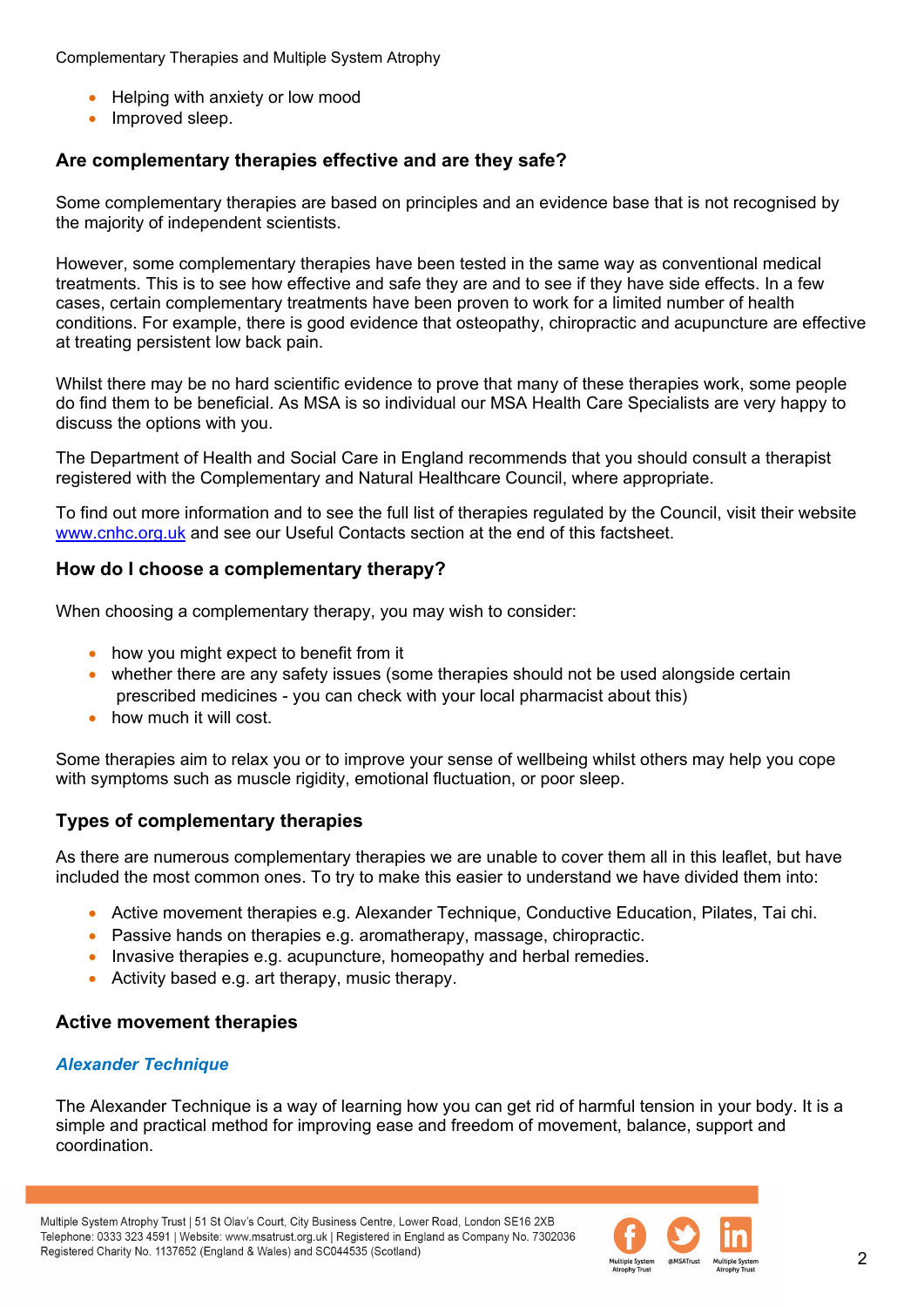This technique teaches the use of the optimum amount of effort for a particular activity, giving you more energy for all your other activities. It is not a series of treatments or exercises, but rather a re-education of the mind and body.

#### *Pilates*

Pilates is an exercise system that focuses on stretching and strengthening the whole body to improve balance, muscle-strength, flexibility and posture. It incorporates elements of yoga, martial arts and Western forms of exercise.

#### *Tai Chi*

Tai chi, which originated in China as a martial art, is sometimes referred to as "moving meditation" practitioners move their bodies slowly, gently and with awareness, while breathing deeply. Tai chi incorporates the Chinese concepts of yin and yang (opposing forces within the body) and qi (a vital energy or life force). Practicing Tai chi is said to support a healthy balance of yin and yang, thereby aiding the flow of qi.

#### **Passive hands-on therapies**

#### *Aromatherapy*

Aromatherapy, also referred to as Essential Oil therapy, can be defined as the art and science of utilising naturally extracted aromatic essences from plants to balance, harmonise and promote the health of body, mind and spirit. It is commonly used in massage but can be used in other ways, such as diffusing oils for inhalation.

Some oils should not be used with certain medications or conditions so do ensure you advise the therapist of the medication you are taking and any health conditions you have.

#### *Massage*

Massage can be applied with the hands, fingers, elbows, knees, forearm, feet, or a massage device. It can promote relaxation and well-being, improve circulation and alleviate pain. If you have a full body massage it can affect your blood pressure, so it may be advisable to have a foot or hand massage, or neck and shoulder massage only. Indian Head Massage, which focuses on the upper body, is also an option.

#### *Chiropractic*

Chiropractic is a form of complementary therapy in which a therapist diagnoses, seeks and prevents any problems of the musculoskeletal system which may be affecting the wider nervous system and therefore the health of the whole body. The therapist uses their hands to treat the joints and muscles through spinal manipulation.

#### *Reflexology*

Reflexology is a complementary therapy that is based on the theory that different points and areas on the feet, hands and face correspond with different areas of the body. Reflexology is an ancient therapy which has been practised for over 5000 years and reflexologists believe that working these points or areas can help aid relaxation, improve mood, release tension, enhance sleep and can generally help improve wellbeing. Gentle pressure, from special thumb and finger techniques, and massage are used during the treatment which is tailored to the whole person, taking into account both physical and non-physical factors that might be affecting wellbeing. *Information provided by the Association of Reflexologists.* 

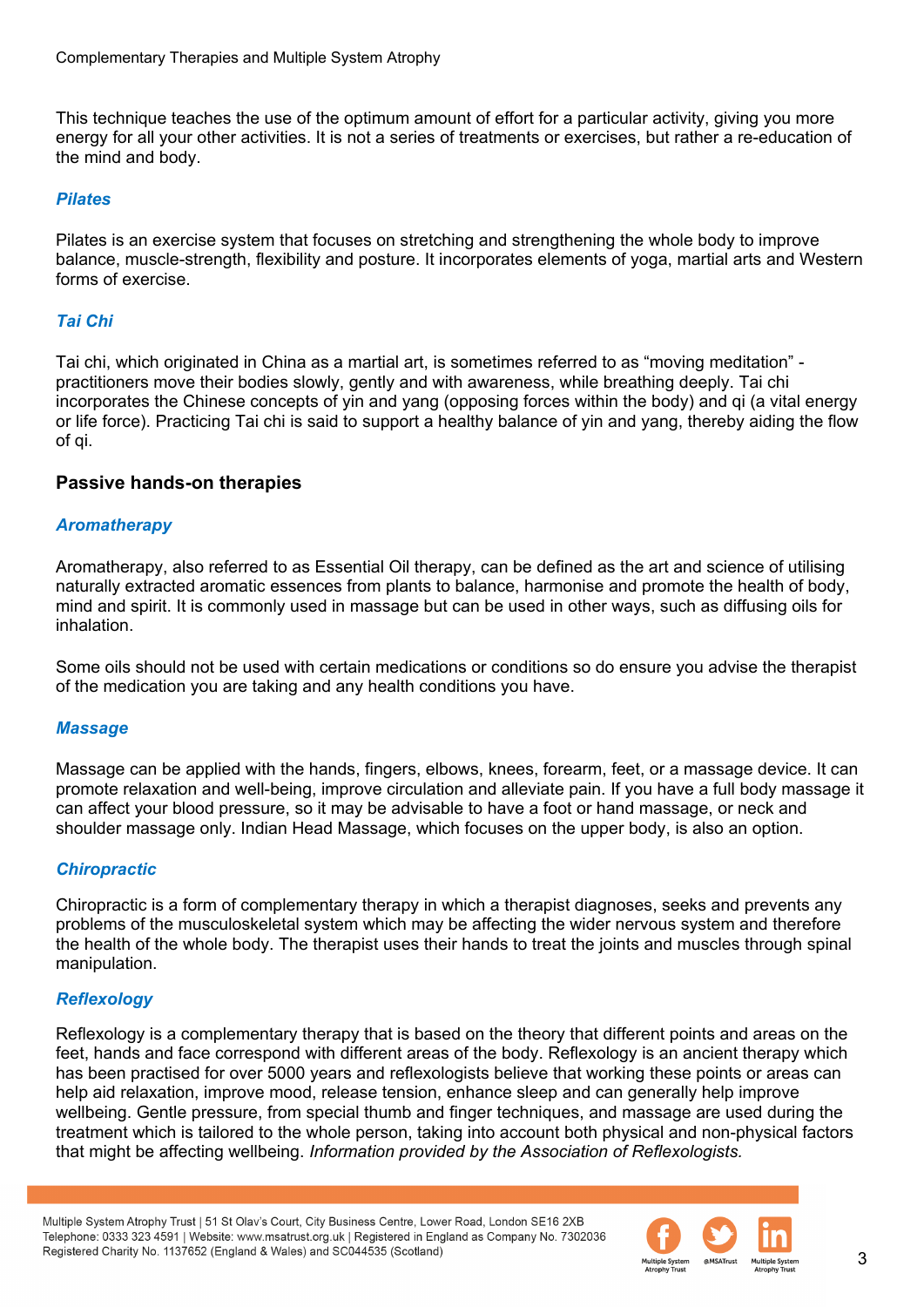#### *Reiki*

Reiki is said to help release physical, emotional and mental blockages by using "life energy". This energy is used to help the body balance and heal itself. It involves the therapist putting their hands in different positions either on or above the body over the seven "chakra" points. Healing energy is then said to flow, allowing the life energy to flow again.

#### **Invasive therapies**

Before commencing any invasive therapies, ensure the therapist is aware of all the medication you are taking and all your health conditions.

#### *Acupuncture*

Acupuncture is a form of complementary medicine in which a therapist inserts fine needles into specific areas of the body to help with a variety of ailments. Acupuncture works on the body's motivating energy, known as qi, to help it to move smoothly through the pathways in our body. The needles go into these channels under the skin and help the body to restore its balance. When the flow of qi is not smooth, acupuncturists believe it can result in ill health, so acupuncture aims to redress the balance of the qi to help the body to balance itself again.

#### *Homeopathy*

A central principle of homeopathy is that "like cures like" – based on the premise that a substance that causes certain symptoms can also help to remove those symptoms. A second central principle is based around a process of dilution. Practitioners believe that the more a substance is diluted in this way, the greater its power to treat symptoms. There is no proven evidence and much debate about the effectiveness of this therapy.

#### *Herbal therapies*

Therapies using herbs and plants can be available as a tea or taken as a tablet, cream or ointment. Some common therapies that use herb and plant extracts include:

- Aromatherapy using natural oils extracted from plants.
- Flower remedies using the essence of flowers.
- Homeopathy using plant and mineral extracts diluted many times.
- Herbal medicines using plants or mixtures of plant extracts.

It is important to speak to your GP, Neurologist or Parkinson's Nurse Specialist before taking any herbal medicines or supplements, even if purchased at a local chemist or health store. This is because some of them may have serious side effects or may interfere with your usual medication. For example, the herbal remedy St John's Wort, which can be used for depression, is not recommended for people with certain health problems.

#### **Activity based therapies**

#### *Art therapy*

Art allows people to openly express their feelings, reducing anxiety and a sense of isolation. It focuses attention, provides pleasure, nurtures social behaviours and a sense of self- esteem. Many hospices now offer art therapy.

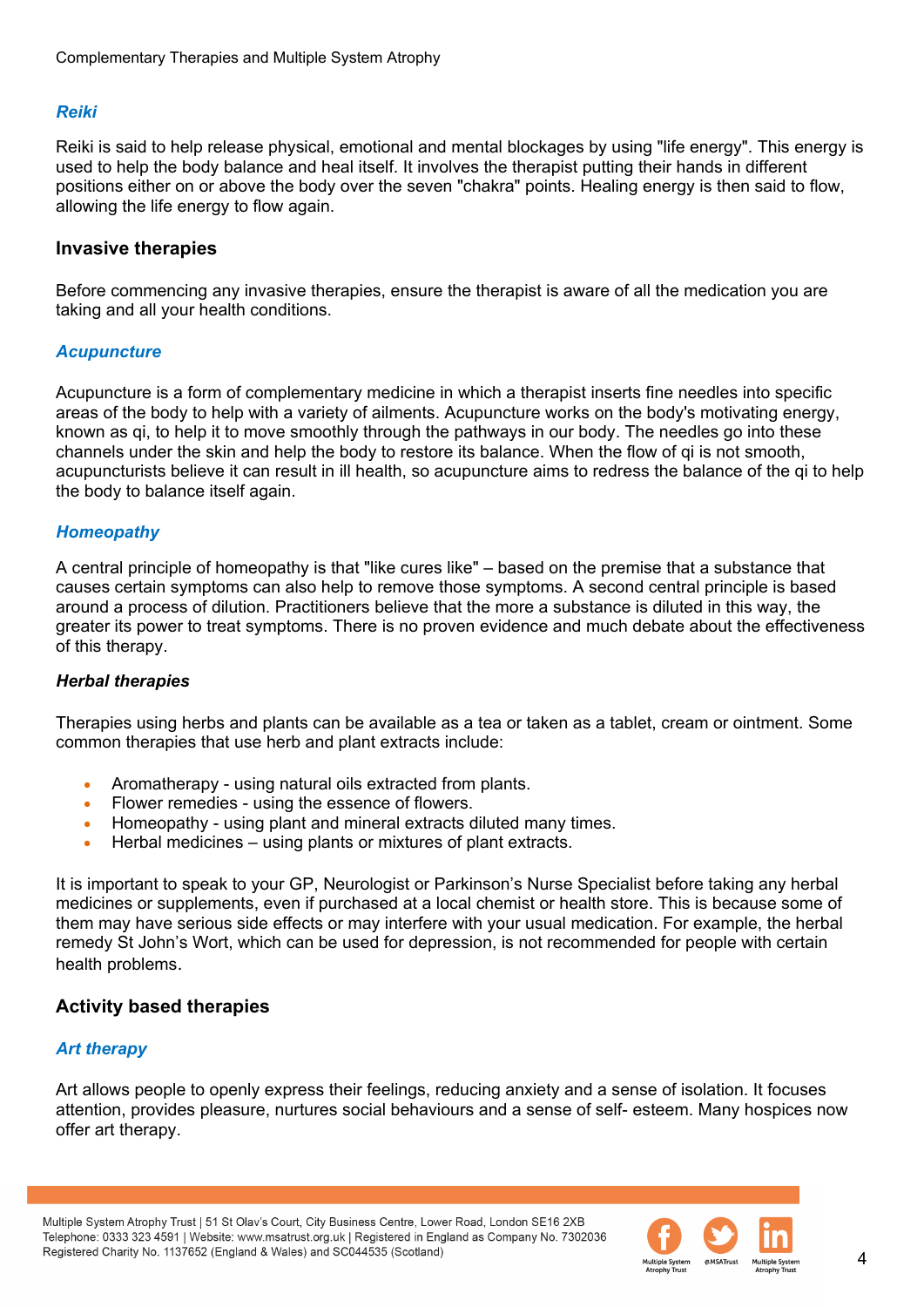#### *Conductive education*

Conductive Education originated in Hungary in the late 1940's as a unique form of education and rehabilitation for people with neurological movement disorders.

It is based on a belief of human potential where people with neurological motor disorders have the capacity to learn and develop skills through structured teaching and learning programmes. These are designed and delivered by trained conductors.

#### *Music therapy*

Music can help to reduce anxiety and depression. It connects both mind and body. Music encourages us to move our bodies which can improve balance and gait. In particular Dance to Music can improve rigidity, hand movements and facial expression for people living with Parkinson's and there is currently much interest in this subject.

#### *Creative writing therapy*

Creative writing can be used as a therapeutic tool in palliative care and some hospices are now offering this type of therapy. It can enhance well-being and self-awareness. It can be used as a form of stress management and source of enjoyment; to enhance quality of life and to encourage self-esteem.

#### **Accessing complementary therapies**

The availability of complementary treatments on the NHS is limited. Some, such as acupuncture, may be offered by the NHS.

Always tell your doctor if you are thinking about using complementary therapies. Although many complementary therapies are safe to use alongside conventional treatment, some may not be suitable. Ask your doctor or nurse if there are complementary therapies at your hospital and whether they can refer you for free treatment.

Therapies that aren't provided by the NHS can be expensive. The organisations at the end of this information factsheet should be able to give you an idea of the usual costs of certain complementary therapies.

Many day hospices offer complementary therapies for someone living with MSA and sometimes these are also available for their partner.

#### **Palliative care**

Palliative care is treatment that is aimed not at curing illness but rather alleviating the symptoms of illness and enabling the person affected to live the best possible life they can.

Complementary therapists work holistically acknowledging all of their patient's needs – physical, mental, emotional, social and cultural. Complementary therapies are often used in palliative care for the beneficial effects on the body, mind and spirit - both aiming to control pain and other symptoms and to optimise quality of life for people with MSA and their families.

In palliative care**,** the people caring for a person, such as friends and family, may also have heightened health issues, particularly stress and fatigue. Therapists will often work with these carers too. They may use therapies such as acupuncture, aromatherapy, massage, reflexology, hypnotherapy, Reiki, sound therapy and Tai Chi.

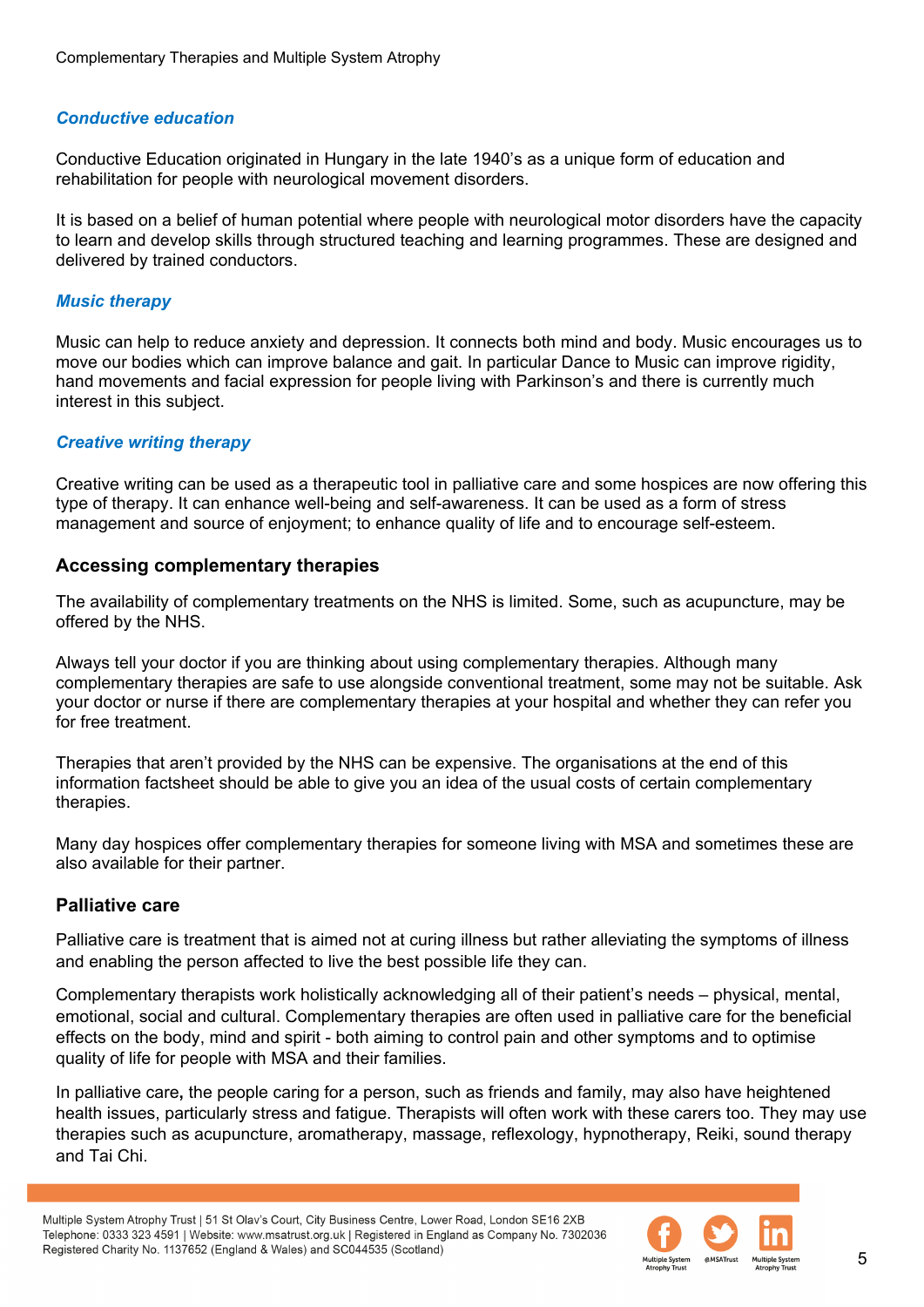In order to access a complementary therapy service at your local hospice or palliative care unit you usually have to be under their care. Ask your GP or specialist nurse to refer you to your local hospice or palliative care unit.

## **Useful contacts**

For more information and to find a registered practitioner please refer to the following list:

The Association of Reflexologists 01823 351010 **[info@aor.org.uk](mailto:info@aor.org.uk)** 

National Institute of Medical Herbalists 01392 426 022 [www.nimh.org.uk](http://www.nimh.org.uk/)

Alliance of Registered Homeopaths 01825 714 506 [www.a-r-h.org](http://www.a-r-h.org/)

British Homeopathic Association 01582 408 675 [www.britishhomeopathic.org](http://www.britishhomeopathic.org/)

International Register of Consultant Herbalists and Homeopaths 01594 368 443 [www.irch.org](http://www.irch.org/)

General Council for Massage Therapies 0870 850 445 [www.gcmt.org.uk](http://www.gcmt.org.uk/)

British Association for Music Therapy 020 7837 6100 [www.bamt.org](http://www.bamt.org/)

General Osteopathic Council 020 7357 6655 [www.osteopathy.org.uk](http://www.osteopathy.org.uk/)

The Complementary and Natural Healthcare Council 020 3178 2199 [www.cnhc.org.uk](http://www.cnhc.org.uk/)

British Reflexology Association<br>01886 821207 www.briti [www.britreflex.co.uk](http://www.britreflex.co.uk/)

Tai Chi Union for Great Britain 07774 985411 [www.taichiunion.com](http://www.taichiunion.com/)

British Acupuncture Council 020 8735 0400 [www.acupuncture.org.uk](http://www.acupuncture.org.uk/)

Therapy Directory [www.therapy-directory.org.uk](http://www.therapy-directory.org.uk/) Alexander Technique International 01727 760 067 [www.ati-net.com](http://www.ati-net.com/)

The Complementary and Natural Healthcare Council 020 3178 2199 [www.cnhc.org.uk](http://www.cnhc.org.uk/)

The International Federation of Professional Aromatherapists 01455 637 987 [www.ifparoma.org](http://www.ifparoma.org/)